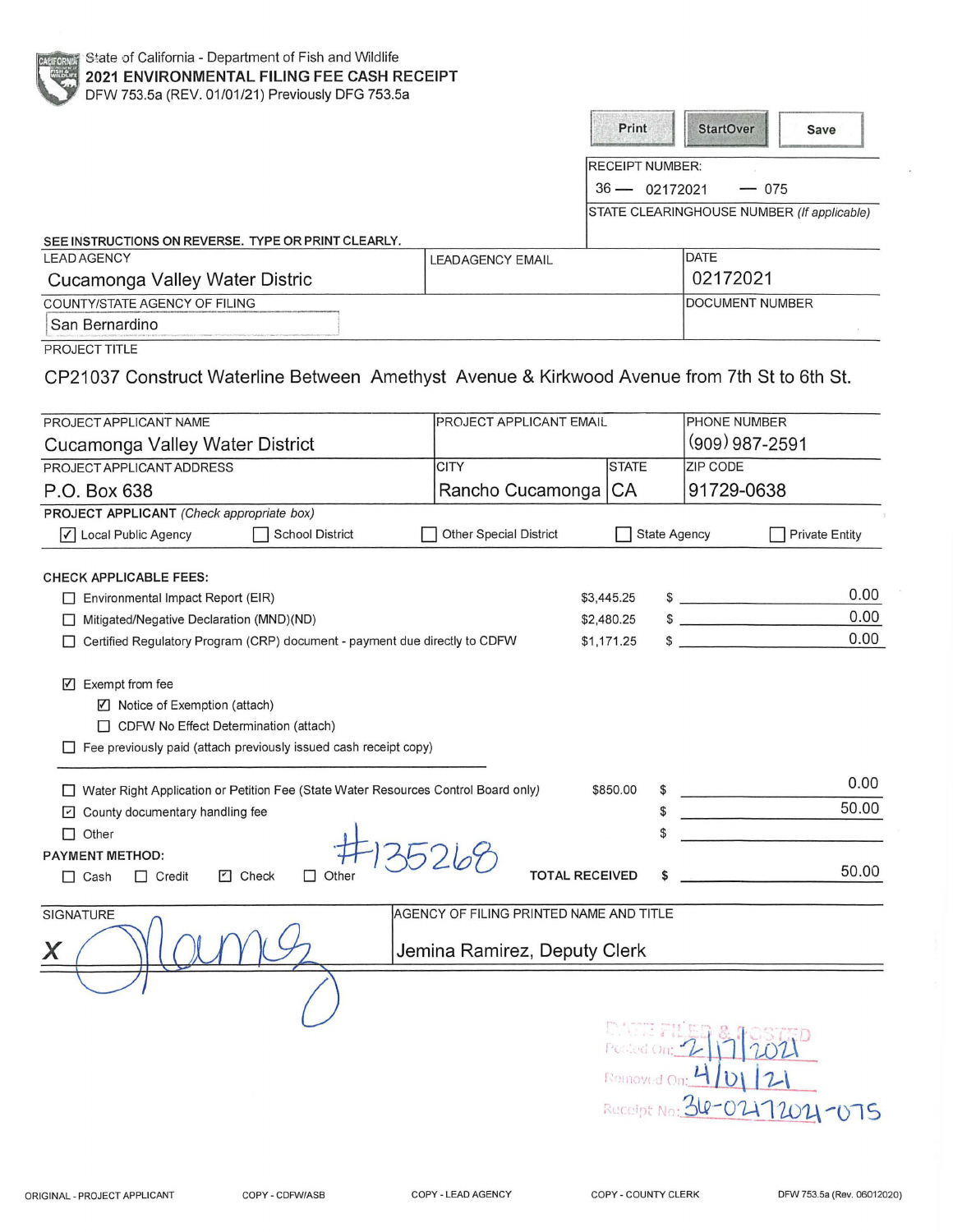## **NOTICE OF EXEMPTION**

| TO:                |                                                                                                                                                                                                                                                                                                                                               | FROM:<br>Cucamonga Valley Water District<br>(Public                                                                                                                                                                                                                                                                                  |  |  |  |
|--------------------|-----------------------------------------------------------------------------------------------------------------------------------------------------------------------------------------------------------------------------------------------------------------------------------------------------------------------------------------------|--------------------------------------------------------------------------------------------------------------------------------------------------------------------------------------------------------------------------------------------------------------------------------------------------------------------------------------|--|--|--|
| □                  | Office of Planning and Research<br>P. O. Box 3044, Room 113                                                                                                                                                                                                                                                                                   | Agency)                                                                                                                                                                                                                                                                                                                              |  |  |  |
|                    | Sacramento, CA 95812-3044                                                                                                                                                                                                                                                                                                                     |                                                                                                                                                                                                                                                                                                                                      |  |  |  |
| ⊠                  | Clerk of the Board of Supervisors                                                                                                                                                                                                                                                                                                             | Address<br>10440 Ashford Street                                                                                                                                                                                                                                                                                                      |  |  |  |
|                    | or                                                                                                                                                                                                                                                                                                                                            | Rancho Cucamonga, CA 91730-2599                                                                                                                                                                                                                                                                                                      |  |  |  |
|                    | County Clerk                                                                                                                                                                                                                                                                                                                                  | $\Xi$                                                                                                                                                                                                                                                                                                                                |  |  |  |
|                    | County of: San Bernardino                                                                                                                                                                                                                                                                                                                     | চ শ<br>⊤ທ<br>ᄎ                                                                                                                                                                                                                                                                                                                       |  |  |  |
|                    | 385 N. Arrowhead Avenue                                                                                                                                                                                                                                                                                                                       | سس<br>احسا<br>ተነጋ><br>$\overline{P}$<br>$\frac{1}{2}$                                                                                                                                                                                                                                                                                |  |  |  |
|                    | San Bernardino CA 92415                                                                                                                                                                                                                                                                                                                       | $\Xi$<br>로<br>芝                                                                                                                                                                                                                                                                                                                      |  |  |  |
|                    |                                                                                                                                                                                                                                                                                                                                               | ড়                                                                                                                                                                                                                                                                                                                                   |  |  |  |
| $\mathbf{1}$       | Project Title:                                                                                                                                                                                                                                                                                                                                | smsi<br>CP21037 Construct Waterline between Amethyst<br>Avenue & Kirkwood Avenue from 7th Street to 6th N<br>Street.                                                                                                                                                                                                                 |  |  |  |
| 2.                 | Project Applicant:                                                                                                                                                                                                                                                                                                                            | <b>Cucamonga Valley Water District</b>                                                                                                                                                                                                                                                                                               |  |  |  |
| 3.                 | Project Location - Identify street address and<br>cross streets or attach a map showing project site<br>(preferably a USGS 15' or 7 1/2' topographical                                                                                                                                                                                        | Project is located between Amethyst Avenue and Kirkwood<br>Avenue from $7th$ Street to $6th$ Street, in the city of Rancho<br>Cucamonga, CA 91730.                                                                                                                                                                                   |  |  |  |
|                    | map identified by quadrangle name):                                                                                                                                                                                                                                                                                                           | USGS Guasti Quadrangle California 7.5-Minute Series<br>(Topographic) Northeast Grid of Row 71 and Column 44.                                                                                                                                                                                                                         |  |  |  |
|                    |                                                                                                                                                                                                                                                                                                                                               | 34°05'05.3"N 117°36'05.8"W                                                                                                                                                                                                                                                                                                           |  |  |  |
| $\boldsymbol{4}$ . | (a) Project Location - City: Rancho Cucamonga                                                                                                                                                                                                                                                                                                 | (b) Project Location - County: San Bernardino                                                                                                                                                                                                                                                                                        |  |  |  |
| 5.                 | Description of nature, purpose, and beneficiaries<br>of Project:                                                                                                                                                                                                                                                                              | This project will construct approximately 6,400 feet of new<br>8-inch cement mortar lined and coated waterline to replace<br>approximately 2,200 feet of existing 8-inch and 4,200 feet<br>of 6-inch waterline between Amethyst Avenue and<br>Kirkwood Avenue from $7th$ Street to $6th$ Street, in the city of<br>Rancho Cucamonga. |  |  |  |
| 6.                 | Name of Public Agency approving project:                                                                                                                                                                                                                                                                                                      | Cucamonga Valley Water District                                                                                                                                                                                                                                                                                                      |  |  |  |
| 7.                 | Name of Person or Agency undertaking the<br>project, including any person undertaking an<br>activity that receives financial assistance from the<br>Public Agency as part of the activity or the person<br>receiving a lease, permit, license, certificate, or<br>other entitlement of use from the Public Agency<br>as part of the activity: | Cucamonga Valley Water District                                                                                                                                                                                                                                                                                                      |  |  |  |
| 8.                 | Exempt status: (check one)                                                                                                                                                                                                                                                                                                                    |                                                                                                                                                                                                                                                                                                                                      |  |  |  |
|                    | Ministerial project.<br>(a)                                                                                                                                                                                                                                                                                                                   | (Pub. Res. Code § 21080(b)(1); State CEQA Guidelines §<br>15268)                                                                                                                                                                                                                                                                     |  |  |  |
|                    | (b)<br>Not a project.                                                                                                                                                                                                                                                                                                                         |                                                                                                                                                                                                                                                                                                                                      |  |  |  |
|                    | Emergency Project.<br>(c)                                                                                                                                                                                                                                                                                                                     | (Pub. Res. Code § 21080(b)(4); State CEQA Guidelines §<br>15269(b),(c)                                                                                                                                                                                                                                                               |  |  |  |
|                    | ⊠<br>Categorical Exemption.<br>(d)<br>State type and section number:                                                                                                                                                                                                                                                                          | State CEQA Guidelines Sections 15302 (c)                                                                                                                                                                                                                                                                                             |  |  |  |
|                    |                                                                                                                                                                                                                                                                                                                                               |                                                                                                                                                                                                                                                                                                                                      |  |  |  |

Notice of Exemption FORM "B"

 $\mathcal{L}$ 

 $x - 8$ 

 $\ddot{\phantom{a}}$